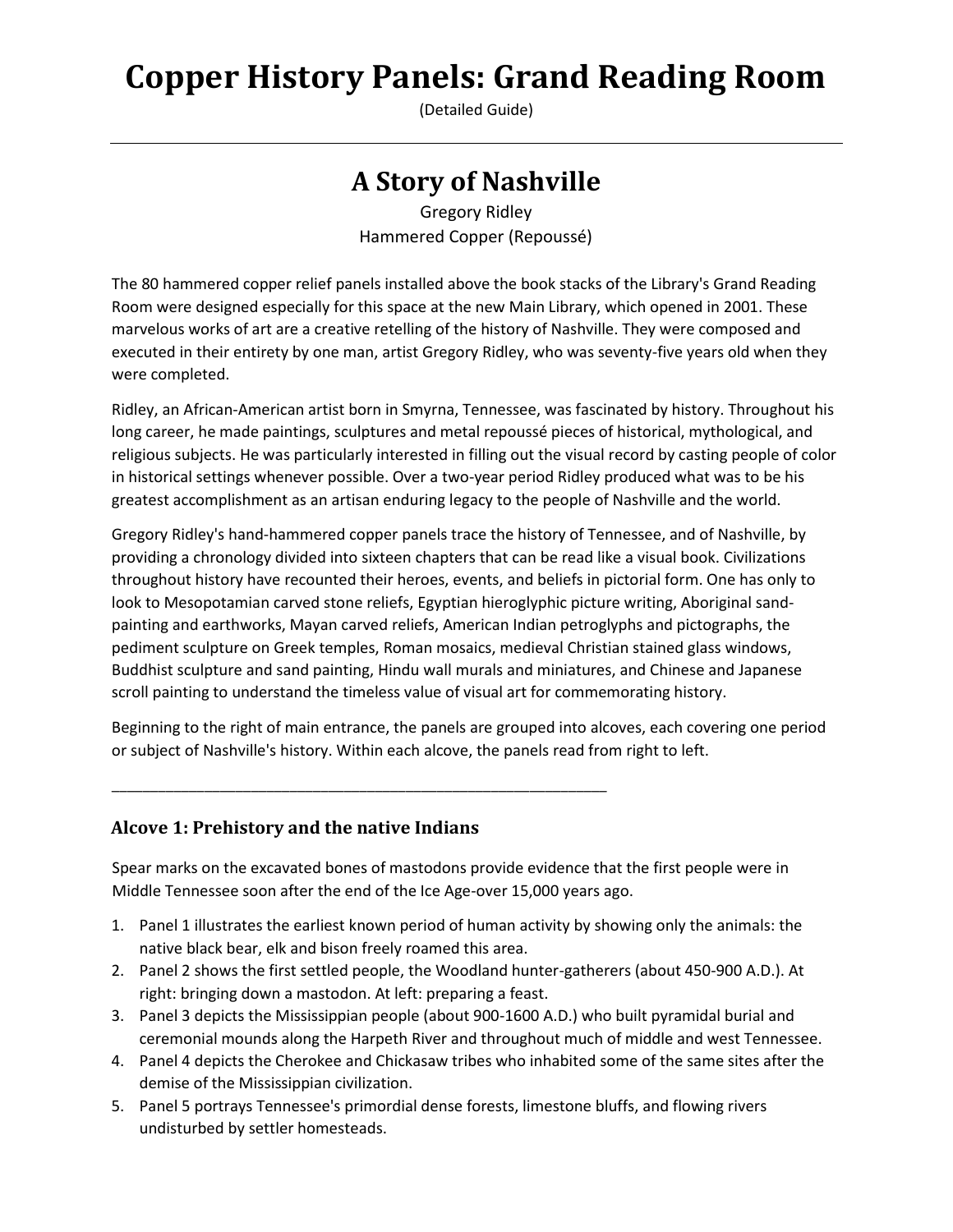(Detailed Guide)

#### **Alcove 2: Early Settlement of Tennessee**

Traveling overland and down the Cumberland River, traders, trappers, and hunters began to arrive in the area by the early 1700s, staying in temporary fortified camps for parts of the year.

- 1. Panel 1 shows "long hunter" Kasper Mansker and New Orleans fur trader
- 2. Jean du Charleville and Illinois trader Timothé deMontbrun (Timothy Demonbreun) outfitted with long-barreled shotguns, powder horns and buckskin clothing at the salt lick in north Nashville that attracted animals to the area where the Bicentennial Mall stands today.
- 3. Panels 2 and 3 record the journey of the first permanent settlers led by James Robertson (in oval) on an arduous overland trek from the Watauga settlement in upper East Tennessee, through the Cumberland Gap, and down to the banks of the Cumberland River, which they found frozen solid on Christmas Day 1779.
- 4. Panel 4 depicts the rest of the East Tennessee settler party, organized by Colonel John Donelson, which traveled on flatboats down the Tennessee River to the Cumberland River, arriving in May of 1780.
- 5. Panel 5 shows the attack on Fort Nashborough, which enclosed the Cumberland settlement. Although Shawnee and Cherokee Indians had used the area as hunting grounds for hundreds of years, a council of East Tennessee Cherokees had sold the middle Tennessee lands to Richard Henderson, under whose auspices Robertson and Donelson had come to stake their claim. But the Chickasaw also considered it their territory. A group called the Chickamaugas, which included both Cherokee and Creek Indians who opposed the presence of permanent settlers in Tennessee, had encountered Donelson's party on the river the previous spring and had destroyed Mansker's Station in the fall of 1780. Left in charge of the women and children in April 1781, Charlotte Robertson (wife of the settlement's founder) unleashed dogs to prevent the Chickamaugas from securing the fort in the Battle of the Bluffs.

### **Alcove 3: Becoming a Town**

The Cumberland settlement reached a peace agreement with Chickasaw leader Piomingo in 1783. That same year, Davidson County, officially a part of the North Carolina territory, was established.

- 1. Panel 1 depicts an elderly male Indian and a young female dressed in ceremonial attire.
- 2. Panel 2 is dedicated to the beginning businesses and industries around the Public Square of the young town. A gristmill, a Methodist church, and a whiskey distillery were soon established. Nashville's first hotel, the Nashville Inn, opened in the early 1780s. Robert Renfro (in oval), a free black, had a tavern and rooming house on the public square by 1794.
- 3. Panel 3 depicts the rise of religion and the early evangelical "camp meetings" where many were baptized by traveling preachers.
- 4. In Panels 4 and 5 we see portraits of Andrew Jackson, a frontier lawyer and politician who married the daughter of Colonel John Donelson and became one of the area's largest landholders. Jackson also invested in Nashville's growing horse racing industry. By 1812, he was a national military leader in the war against Great Britain, He was later hailed as the hero of the Battle of New Orleans. His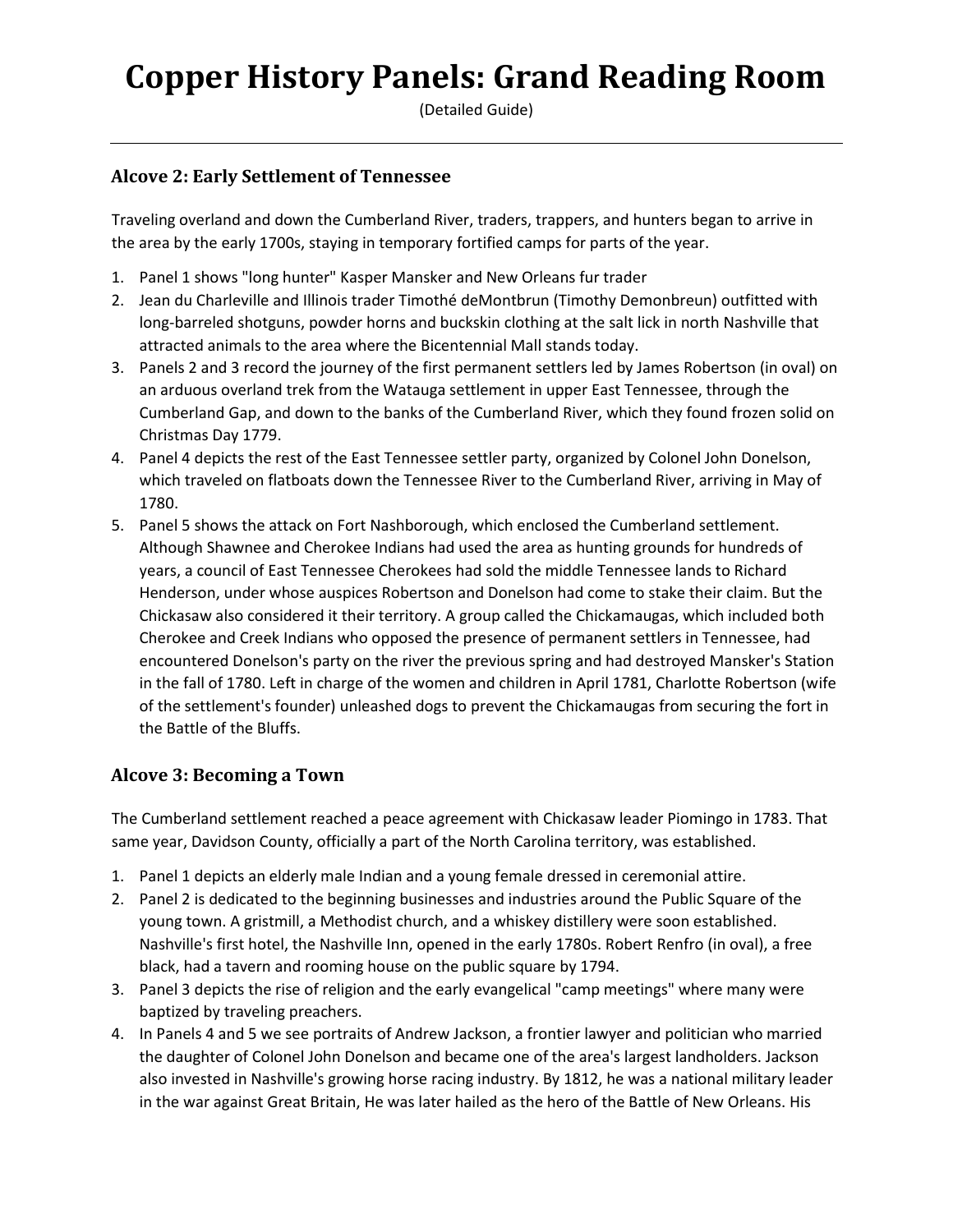(Detailed Guide)

fame was so widespread that Nashville's first steamboat, which arrived in 1819, was named the General Jackson.

5. Andrew Jackson panels continued.

#### **Alcove 4: Andrew Jackson: Local Hero**

This alcove is devoted to the life of General Jackson the war hero and eventual 7th President of the United States. Elected in 1828, he served two terms in the White House, returning to Nashville in 1837.

- 1. Panel 1 shows Jackson's heroic exploits against the British and their Creek allies during the War of 1812.
- 2. Panel 2 records the visit of American Revolutionary war hero Marquis de Lafayette in 1825. Andrew Jackson and the French general appeared together in the public square. One of the guests at a gala dinner and ball held in Lafayette's honor was 80-year-old Timothy Demonbreun.
- 3. Panel 3 features Jackson in full military regalia mounted upon a prancing stallion, not unlike the equestrian monument to Jackson erected by the citizens of Washington, D.C. One of the two additional casts of the monument can be seen on Nashville's Capitol Hill today; the other graces Jackson Square in New Orleans. Jackson's nickname "Old Hickory" was coined by one of his soldiers, who claimed he was tough as hickory wood.
- 4. Panel 4 depicts Jackson's home, The Hermitage, and commemorates the date of his election to the Presidency in 1828.
- 5. Panel 5 in this group pairs portraits of Andrew Jackson and Rachel Donelson Jackson, who, to Andrew's great sorrow, died the same year that he entered the White House. The gun below Rachel's image refers to the famous 1806 duel between Jackson and Charles Dickinson over a horseracing bet and a slanderous remark about Jackson's marriage to Rachel before her divorce was finalized.

### **Alcove 5: Agriculture, Industry, and Transportation**

Nashville and its surroundings prospered in agriculture and industry due to its prime location near navigable rivers and abundant natural resources. Corn, wheat and cotton grew well in the flat river bottoms of middle Tennessee and livestock roamed its hilly pastures. Hardwood forests and stone quarries yielded ample building materials for permanent structures.

- 1. Panel 1 (based on the painting Southern Cornfield, Nashville, 1861, by artist Thomas Waterman Wood) depicts pre-Civil War plantation life in Middle Tennessee, which relied heavily on slave labor, although a number of free blacks owned homes and businesses in and around Nashville.
- 2. Panel 2 shows a horse-drawn carriage arriving at Nashville's Public Square, with the 1832 domed courthouse at center right.
- 3. Panel 3 is even sadder than Panel 1: it portrays Cherokee Indians expelled from the land during the 1837 and 1838 forced migrations from Georgia, North Carolina and Tennessee to Oklahoma. Their "Trail of Tears" passed very near Nashville.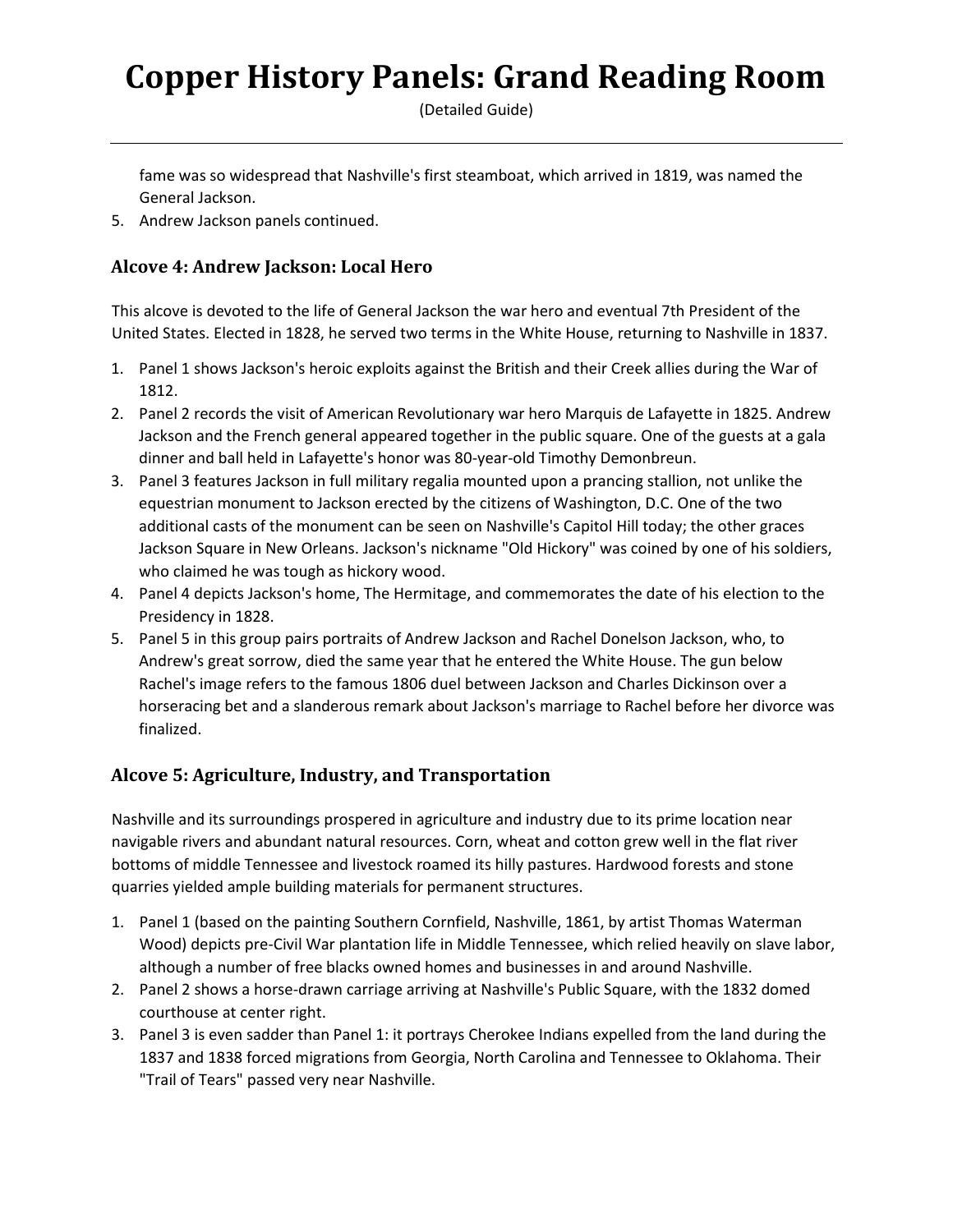(Detailed Guide)

- 4. In Panel 4, we see Tennessee's new State Capitol Building (completed in 1859) at left and just down the hill to the right, a teaming riverfront scene of steamboats lined up for unloading along the Cumberland river.
- 5. Panel 5 includes a carriage passing over a carefully laid Tennessee limestone bridge. By the end of the 1830s, Nashville had well-constructed turnpikes leading in and out of the city.

### **Alcove 6: Antebellum Tennessee**

- 1. Panel 1 portrays James K. Polk, born in North Carolina, who served as Governor of Tennessee and a seven term U.S. Congressman before being elected the 11th President of the United States. During his four-year term (1845-49) Polk established an independent Treasury, settled the Oregon boundary dispute with Great Britain, and oversaw the purchase of California. He carried out the annexation of Texas from Mexico, which resulted in war and the conquest of the Southwest. Having promised at the outset not to run for a second term, Polk returned to his Vine Street home in Nashville. He died of cholera soon thereafter and is buried on Capitol Hill in Nashville in a tomb designed by Philadelphia architect William Strickland, who had been chosen to build Tennessee's state house.
- 2. Panel 2 shows Strickland with two of his best-known buildings: The First (now Downtown) Presbyterian Church (1849-1851) and the Tennessee State Capitol (1845-1859). Strickland had apprenticed under America's first professional architect, Benjamin Latrobe. Like his mentor, Strickland was a proponent of the classical revival in architecture, as can been seen in the pediments, columns and cupola of the Capitol. The Egyptian-revival style of the church building was a departure from the Greek Revival designs for which he is best-known. He died in 1854, shortly before the Capitol's completion, and is buried in a niche in the north portico.
- 3. Panel 3 presents Philip Lindsley, a Presbyterian minister and classical scholar from Princeton University who was the founding President of the University of Nashville.
- 4. Panel 4 is a gathering of notable Nashville homes dating from early to mid-1800s. From left, they are: Travellers Rest (1799) Belmont Mansion (ca. 1850) Belle Meade Plantation (1845) Two Rivers (1859) and Clover Bottom (1858).
- 5. Panel 5 records the introduction of railroads to middle Tennessee. In 1850, the Nashville and Chattanooga Railroad's first locomotive engine arrived by steamboat. This image depicts engine # 8, The Davidson, an 1855 wood-burning locomotive that would be one of the first trains to travel from to Louisville from Nashville when the L&N line was opened in 1859.

### **Alcove 7: The Civil War**

One of artist Gregory Ridley's favorite subjects was the Civil War and he portrayed it with passion.

- 1. Panel 1 is a bold close-up of a Confederate soldier facing right with pistol drawn. Wearing the fashionable facial whiskers of a southern gentleman, he stands below an unfurled Confederate battle flag in front of the rolling Tennessee landscape he aims to defend.
- 2. Panel 2 shows the Tennessee State Capitol under siege by Union troops who secured its strategic hilltop site when they occupied the city of Nashville in February 1862. The State Capitol building was used as a Union barracks.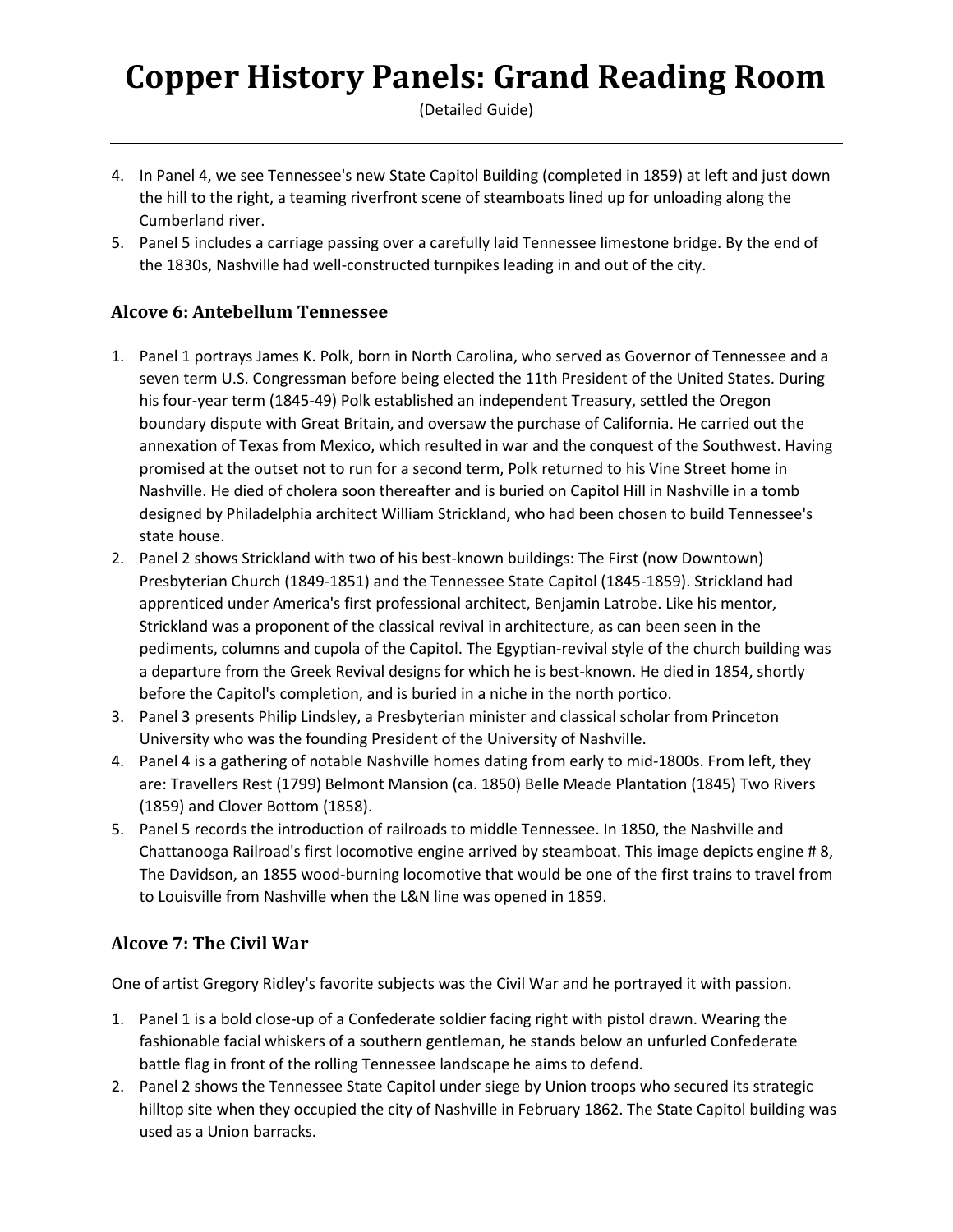(Detailed Guide)

- 3. Panel 3 depicts Fort Negley, a stone fortification just south of the city that was built by Union troops and free and slave blacks.
- 4. In Panel 4, Confederate and Union soldiers clash in the Battle of Nashville, a last-ditch effort in December 1864 by General John B. Hood to retake Nashville for the Confederacy. The two-day battle, a resounding defeat for Hood, was the last major battle of the Civil War.
- 5. In Panel 5, the profile of a Union soldier looks left, proudly hoisting the Stars and Stripes over his head.

### **Alcove 8: Andrew Johnson and Reconstruction**

During the Union occupation of Nashville, President Abraham Lincoln appointed United States Senator and former Tennessee Governor Andrew Johnson as Military Governor of the state.

- 1. Panel 1 combines portraits of President Lincoln and Andrew Johnson with the Presidential Seal. Lincoln is shown in front of the United States Capitol dome and portrayed with a gun to signify his death by assassination, just six weeks after the inauguration in 1865. Upon Lincoln's death, Johnson became the 17th President of the United States. In the aftermath of the Civil War, Union General Clinton B. Fisk was the senior officer in charge of Federal assistance to Kentucky and Tennessee. Working through the Freedmen's Bureau and the American Missionary Society, Fisk helped establish the first free schools in the South for African Americans. Fisk University, to which he left a large endowment, bears his name today.
- 2. Panel 2 shows the Fisk Jubilee Singers (first director, George White, is in circle) a coeducational vocal ensemble that raised money for the university by performing Negro spirituals in the United States and abroad during the 1870s. Jubilee Hall (1876) was erected entirely with funds raised by the singers.
- 3. Panel 3 displays early houses of worship. Left to right: Christ Church Episcopal, the Vine Street Temple, Saint Mary's Catholic Church, and McKendree Methodist. A portrait of Rabbi Isadore Lewinthal and an image of a dove signifying the Holy Spirit are included in the composition.
- 4. Panel 4 is dedicated to Vanderbilt University, with an image of administration building Kirkland Hall at left and the Old Gymnasium, now the fine arts building, at right. Originally chartered as Central University in 1872 by the Methodist Church, the school was named after its major donor, the shipping and railroad magnate Cornelius Vanderbilt (pictured in center roundel) a northerner who recognized the importance of high quality educational institutions for rebuilding the South.
- 5. Panel 5 illustrates a cattle sale on the Belle Meade Plantation, signaling the resumption of Nashville's agricultural economy.

#### **Alcove 9: The Rise of Nashville**

After the Civil War, the resumption of river and railroad shipping made Nashville a transportation and commercial hub for the upper South.

1. Panel 1 shows three and four-story brick warehouses along Front Street (now 1st Avenue) where goods could be conveniently off-loaded and stored. Customers then made retail purchases on Market Street (now 2nd Avenue).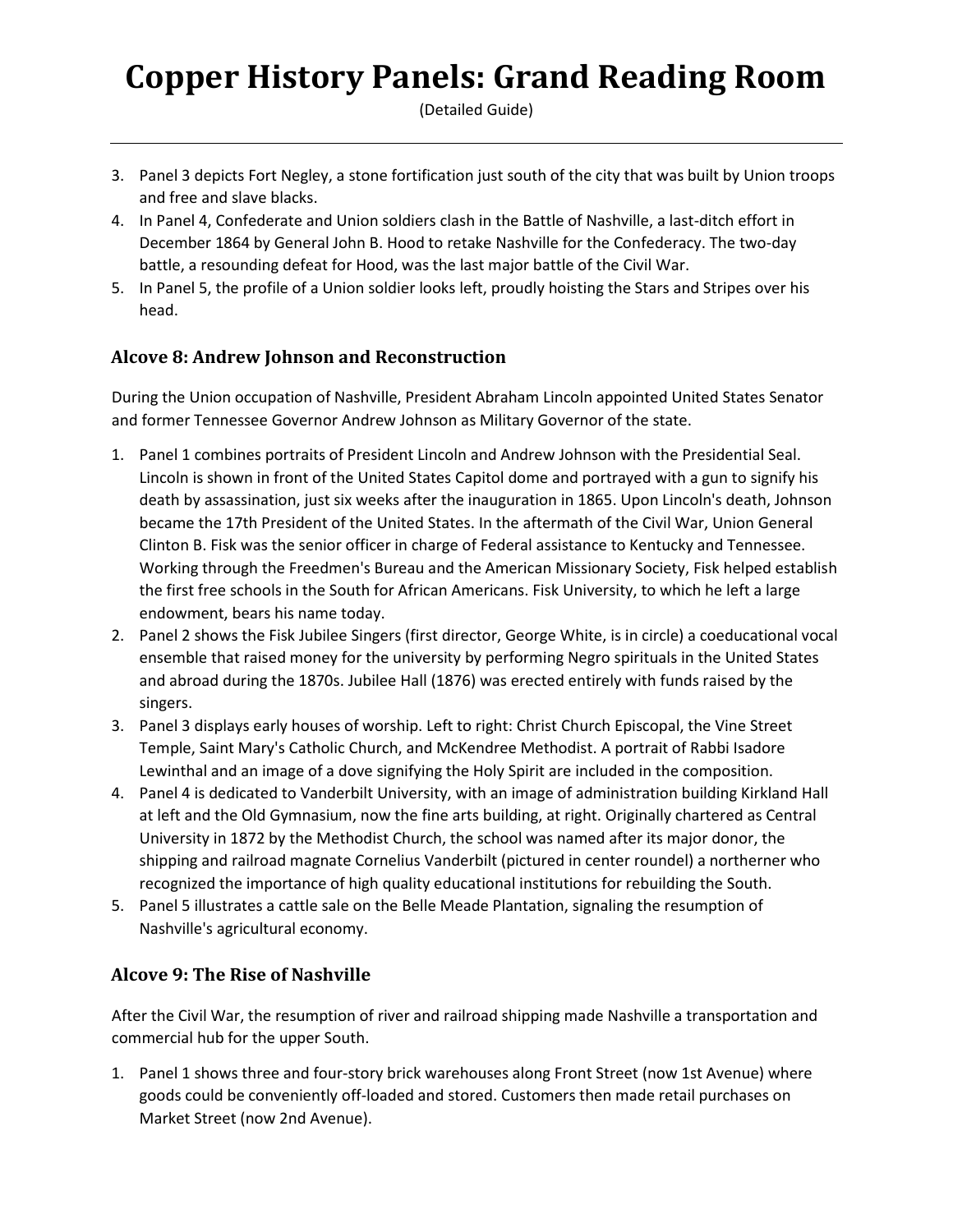(Detailed Guide)

- 2. Panel 2 depicts Nashville's first baseball park, Sulphur Dell, located near the old salt lick in north Nashville. Legend has it that baseball was introduced in Nashville by Union soldiers in 1862. By the 1870s the city was home to both white and African-American teams. Nashville entered the minor leagues in 1886 with the Nashville Americans, succeeded by the Nashville Vols from 1901-1961. Tom Wilson started the Nashville Elite Giants for the Negro Southern League in 1926 and transferred them to the Negro National League in 1930. They played at his Wilson Park, near the Fairgrounds, and later at Sulphur Dell. Also pictured is Dick Sisler, who managed the Nashville Vols in the 1950s.
- 3. Panel 3 chronicles the 1888 arrival of electronic streetcars and extension of the line out into the Nashville suburbs as far as Glendale Park, a popular family outing destination. By 1910 the lines stretched to Greenwood Park, an African-American recreational park opened by Preston Taylor in 1905.
- 4. Panel 4 introduces the ballroom of the fashionable Maxwell House hotel, completed in 1869, an important social meeting place in the downtown Nashville "Men's Quarter" business district.
- 5. Panel 5 portrays the Ryman Auditorium, built in 1892 as the Union Gospel Tabernacle by riverboat captain Thomas Ryman. The great hall that Ryman created for "tent meeting" gospel revivals was converted to the home of the Grand Ole Opry in 1943. Ridley has placed a fiddle and bow at left and included Opry announcer Judge George D. Hay, speaking into his WSM radio microphone, at right.

### **Alcove 10: Tennessee Centennial**

The 1897 Centennial, which took place in Nashville's West Side (now Centennial) Park, was organized to celebrate Tennessee's 100 years of statehood. It was a grand exposition, with electric lights strung across temporary buildings housing exhibitions on industrial, social, agricultural and cultural achievements.

- 1. Panel 1 pans around the "white city" of temporary structures positioned around the artificial Lake Watauga.
- 2. Panels 2 and 3 show fireworks and the statue of Athena in front of the replica of the Parthenon, which served as the art exhibition hall.
- 3. Panel 4 captures the statue of Daniel Boone that stood on the Exposition site. It was borrowed from sculptor Enid Yandell, who also created the large-scale Athena in her Paris studio.
- 4. In Panel 5 we see a carriage parade, one of many, during the six-month long exposition that drew 1.8 million visitors.

# **Alcove 11: Turn of the Century Nashville**

The year 1900 began an age of progress for Nashville.

- 1. Panel 1 depicts the massive limestone Union Station railway terminal that opened that year. It was designed by L&N engineer Richard Montfort in the Romanesque Revival style first made popular in the 1880s by Boston architect Henry Hobson Richardson.
- 2. Panel 2 shows the two-level interior of the 1903 Arcade, one of the country's first enclosed shopping centers, which still links 4th and 5th Avenues.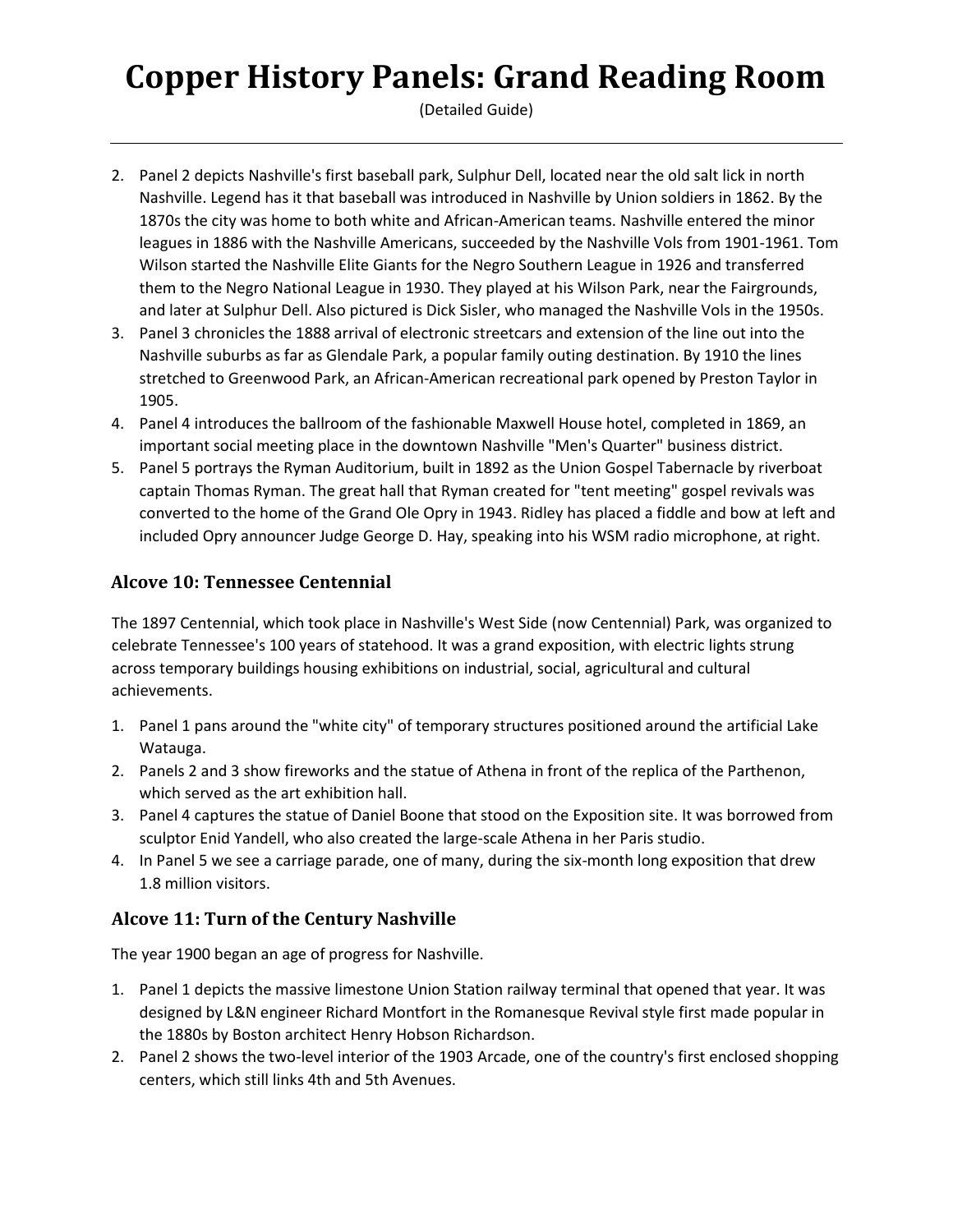(Detailed Guide)

- 3. Panel 3 portrays an entrepreneurial newsboy and two pioneering African-American businessmen: Richard H. Boyd, who founded the National Baptist Publishing Board in 1896, and James C. Napier, who started the One Cent Savings Bank in 1904.
- 4. Panel 4 is a lively account of early automobile traffic in Nashville, in which bicyclists nearly collide with the latest model Marathon motor cars, produced in Nashville from 1910 to 1914.
- 5. Panel 5 includes the 1890 brick brewery once operated by William Gerst and Company and the stillstanding Nashville Stockyard, built in 1919.

## **Alcove 12: Nashville in the 1910s**

In the years leading up to the First World War, Nashville's increasing urbanization called for a more active citizenry whose energy would soon be redirected into the build-up to war.

- 1. Panel 1 commemorates the founding of such social service agencies as the Bethlehem Center, the Fannie Battle Day Home and the Martha O'Bryan Center, all designed to assist with childcare and community social improvement.
- 2. Panel 2 records the leaping flames of a devastating fire that swept through East Nashville in 1916.
- 3. Panels 3 and 4 show Tennessee's volunteer spirit as Red Cross women march down Broadway and battle-ready soldiers assemble for transport.
- 4. In Panel 5 we see the DuPont Powder Plant ammunition factory in Old Hickory, which opened in 1918 in order to supply the war effort.

### **Alcove 13: Nashville in the 1920s and 1930s**

Post-war optimism and prosperity carried Nashville along on its wave of progress. In August 1920, the Tennessee State Legislature voted to ratify the Nineteenth Amendment to the United States Constitution, which granted women the right to vote.

- 1. Panel 1 depicts a local rally of Tennessee women from Nashville and Chattanooga who led the fight for voting rights and helped Tennessee become the swing-vote state.
- 2. Panel 2 is a panoramic view of the handsome War Memorial building erected in 1925. The statue of Victory in its open courtyard is by Tennessee's most famous woman sculptor, Belle Kinney Scholz.
- 3. Panel 3 shows the Nashville to Franklin inter-urban railroad, Tennessee's first commuter train.
- 4. Panel 4 is a panoply of stars from the Grand Ole Opry. From left: Hank Williams, Deford Bailey (the first African-American performer), Minnie Pearl, Bill Monroe and His Bluegrass Boys. The Opry originated in 1925 as a live show on WSM), a radio station owned by the National Life and Accident Insurance Company, with call letters representing their slogan "We Shield Millions." In 1943, the Opry took the stage at the old Ryman Auditorium, where the variety of performers once had ranged from Opera stars to the Ziegfield Follies.
- 5. Panel 5 portrays the Great Depression in simple graphic images: a wornout car mired in mud and a WPA laborer trying to shovel it out. With the collapse of banks and financial markets and the state and local governments nearly bankrupt, Tennesseans were grateful for assistance from government programs like the Works Progress Administration (WPA) and the Civilian Conservation Corps (CCC).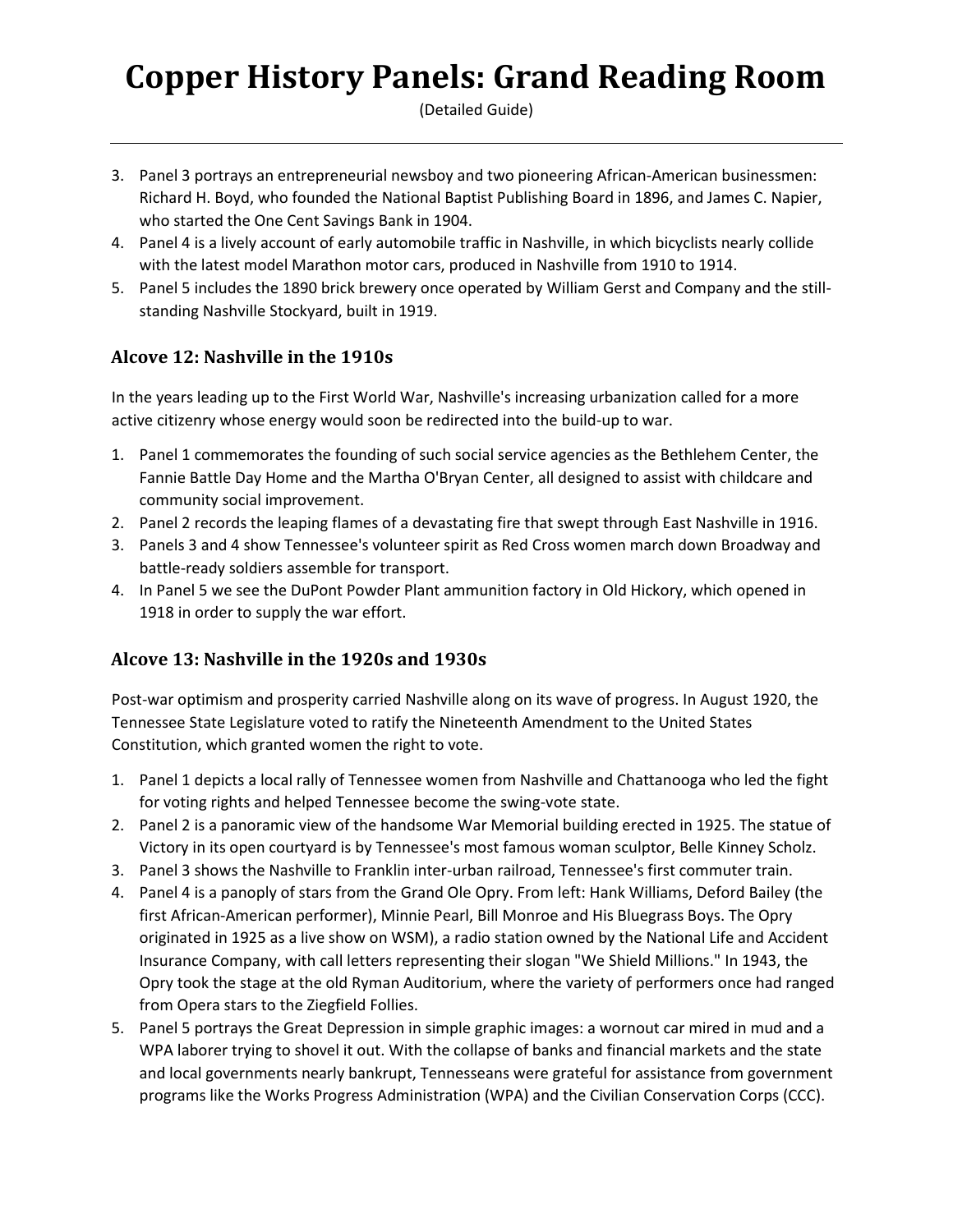(Detailed Guide)

#### **Alcove 14: Building the Modern City**

Federal funds were allotted for important public buildings in Nashville as part of Franklin D. Roosevelt's New Deal for Americans.

- 1. Panel 1 portrays Nashville's Main Post Office (1934) and the Davidson County Courthouse (1936-38), handsome additions designed to set Nashville on its way to becoming a modern city. Ridley has included an American eagle, used as a symbolic ornament on many Federal Architecture Project and Works Progress Administration buildings. Federal funds also went into building schools including Pearl, Howard, Cameron, Eakin, Bailey and Stokes, as well as providing campus facilities for Fisk and Tennessee State Universities.
- 2. Panel 2 combines images of schools across the city.
- 3. Panel 3 focuses on Fisk University and its flowering of the arts in the 1930s. The Great Depression that effectively ended New York's Harlem Renaissance brought notable artists and writers, such as Aaron Douglas, Langston Hughes, Arna Bontemps and Zora Neale Hurston to Fisk. Ridley has also included eminent sociologist Charles S. Johnson, Fisk University's first African-American president, and William Edmondson, a self-taught sculptor from Nashville and the first African-American artist to have a one-man show at New York's Museum of Modern Art (1937).
- 4. Panel 4 shows Nashville's first airport, Berry Field (1937), constructed by the WPA and named for Colonel Harry S. Berry.
- 5. Panel 5 pictures the Cumberland River frozen solid in 1940.

### **Alcove 15: Nashville in the 1940s and 1950s**

By the time of the Second World War and for about fifteen years afterwards, Nashville was a mixture of progressive and traditional ways.

- 1. Panel 1 portrays Captain Jack Barnes and his long-running west Nashville ferry service across the Cumberland River.
- 2. Panel 2 depicts Army recruits and the Union Station train shed where thousands of Tennesseans departed for duty overseas.
- 3. Panel 3 is a portrait of Nashville heroine Cornelia Fort, a pioneer in women's military aviation and the first woman in uniform to be killed serving her country (19443).
- 4. Panel 4 shows the post-war return to prosperous times in Nashville's premier shopping district: Church Street.
- 5. Panel 5 turns to the problem of racial segregation in Nashville. Featured portraits are of three leaders of the Civil Rights movement (Attorney and State Senator Avon Williams, the Reverend Kelly Miller Smith, and Attorney and City Councilman Z. Alexander Looby) above a vignette of the lunch counter sit-ins led by one-time Vanderbilt Divinity student, the Reverend James Lawson, and others. Shown here are Matthew Walker, Peggy Alexander, Diane Nash and Stanley Hemphill. The results of their courageous efforts made Nashville the first major city in the South to begin desegregation.